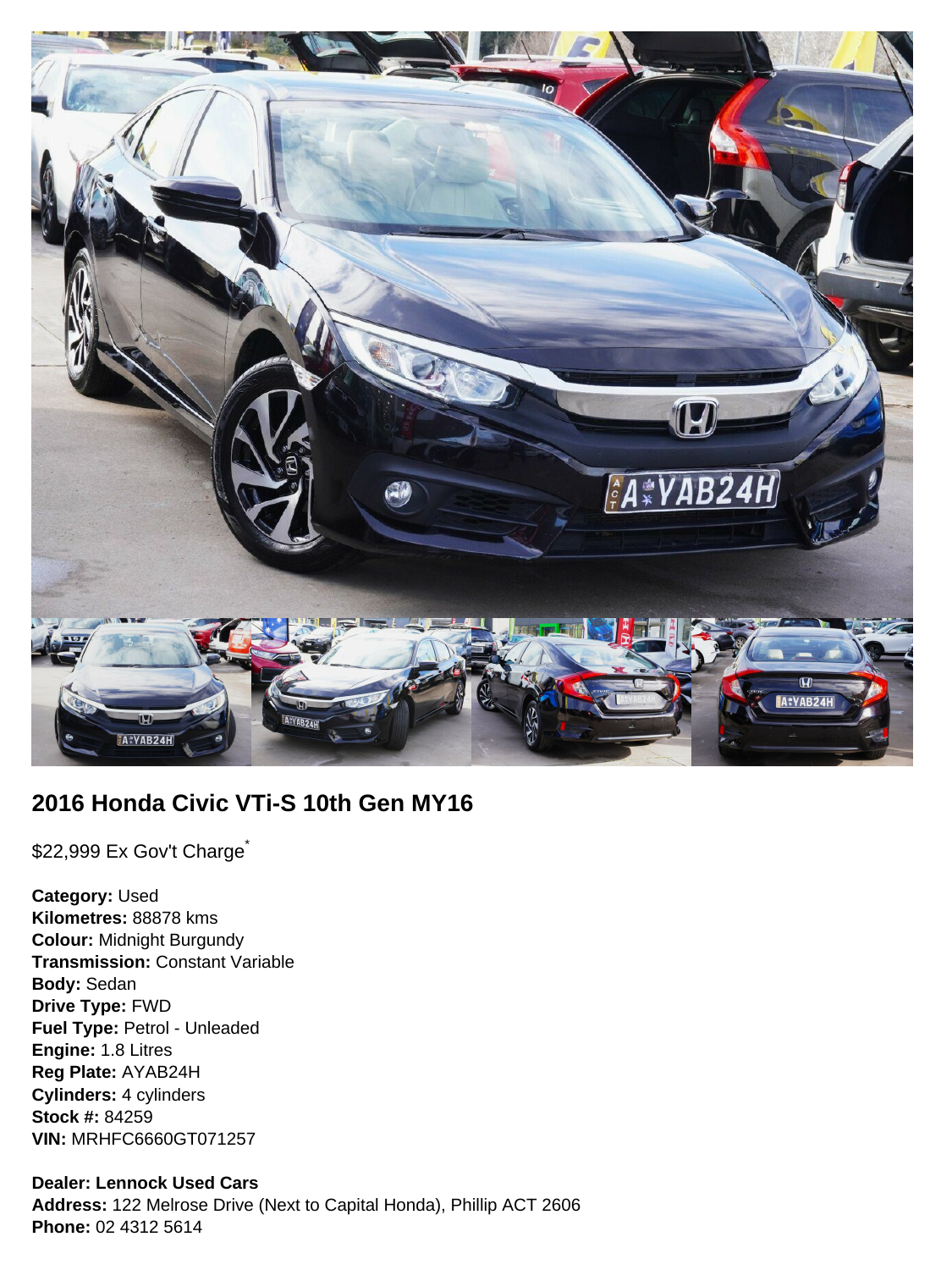# **Dealer Comments**

\*\*\* Just Arrived, Based in ACT, Finance available to approved customers \*\*\* 2016 Honda Civic 10th Gen MY16 VTi-S Sedan 4dr CVT Safety Options Bluetooth Reverse Camera Priced to sell \*\*\* We research our cars on daily bases to provide the most competitive deals for you! \*\*\* \*\*\* COMPETITIVE FINANCE DEALS \*\*\* Why buy from us? We are a major Canberra Dealer for your peace of mind and have been a part of the Canberra Community for over 56 years. We stock over 300 used cars and our new car brands include Volkswagen, Hyundai, Land Rover, Jaguar, Honda, Nissan, Skoda and Ram. All our cars come with an ACT/NSW roadworthy certificate and are workshop tested when required for your peace of mind, We welcome interstate purchases and can arrange delivery Australia wide. Our friendly staff look forward to making your next purchase a great experience! \*PLEASE NOTE: This car is advertised excluding government charges, transfer and registration fees which are payable upon registration in the state of the purchaser. Please check with your sales consultant to confirm build date as often Cars are advertised by Compliant Dates. Vehicle features and Options listed in this advertisement below are automatically supplied by Redbook code for this Make/Model and may not be specific to this vehicle.

\* If the price does not contain the notation that it is "Drive Away No More to Pay", the price may not include additional costs, such as stamp duty and other government charges. Please confirm price and features with the seller of the vehicle.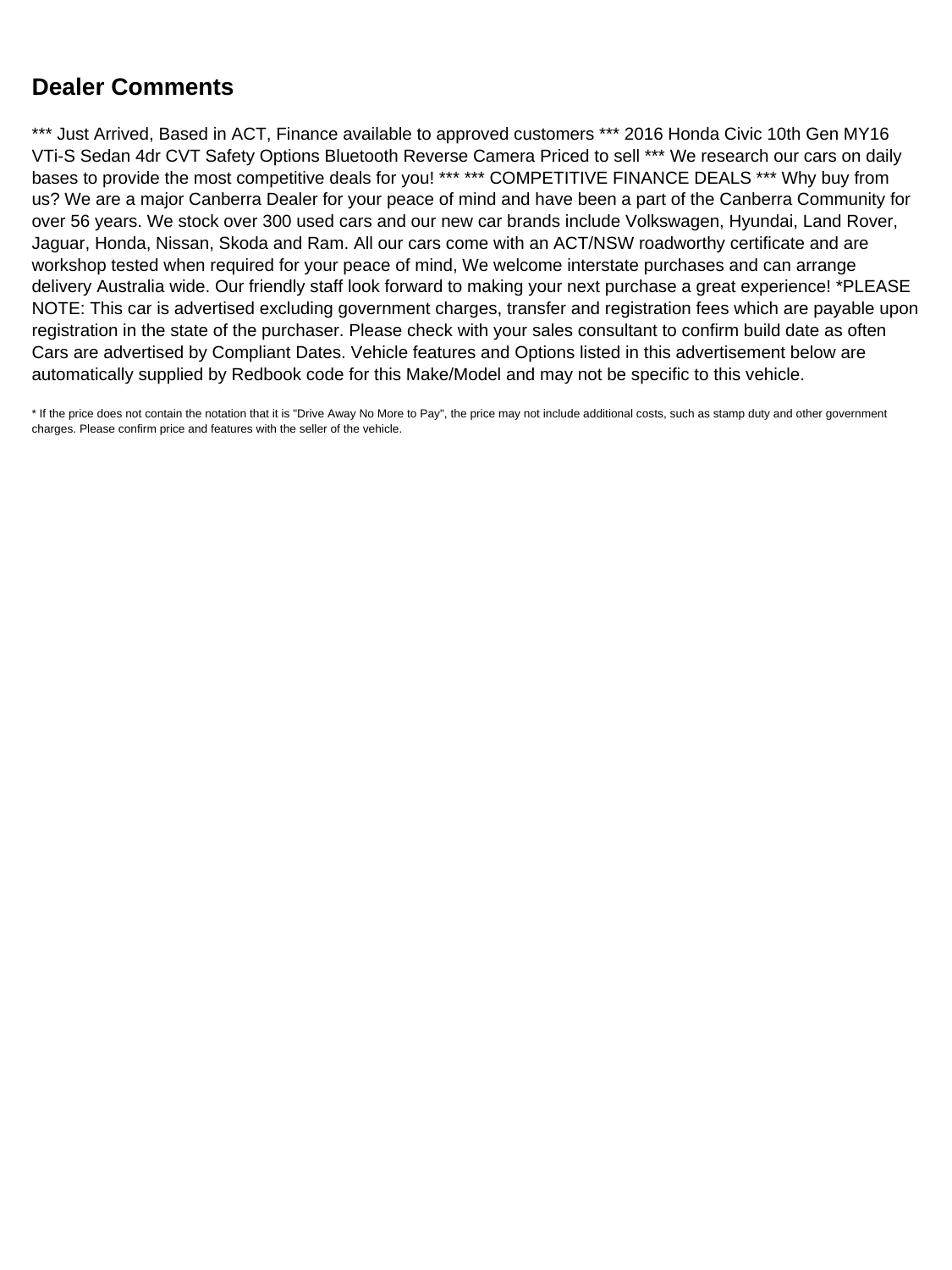# **Features and Specifications**

## **Audio, Visual & Communication**

| 8 Speaker Stereo                         |
|------------------------------------------|
| <b>Bluetooth System</b>                  |
| Multi-function Control Screen - Colour   |
| Smart Device App Display/Control         |
| Smart Device Integration - Apple CarPlay |

### **Instruments & Controls**

Speed Limiter **Trip Computer** Trip Computer Tyre Pressure Sensor

### **Interior**

Leather Steering Wheel **Trim** - Cloth

# **Lights & Windows**

Daytime Running Lamps - LED Fog Lamps - Front Headlamps - Halogen **Headlamps - See me home** Headlamps - See me home Tail Lamps - LED

# **Safety & Security**

| Airbags - Side for 1st Row Occupants (Front) | Alarm                                            |
|----------------------------------------------|--------------------------------------------------|
| <b>Brake Assist</b>                          | Brake Emergency Display - Hazard/Stoplights      |
| ABS (Antilock Brakes)                        | Camera - Rear Vision                             |
| Camera - Side Vision                         | Central Locking - Key Proximity                  |
| Central Locking - Remote/Keyless             | Control - Electronic Stability                   |
| Control - Park Distance Front                | Control - Park Distance Rear                     |
| Control - Traction                           | <b>EBD (Electronic Brake Force Distribution)</b> |
| Engine Immobiliser                           | Hill Holder                                      |
| Parking Assist - Graphical Display           | Seatbelts - Lap/Sash for 5 seats                 |
| Airbag - Driver                              | Airbag - Passenger                               |
| Airbags - Head for 1st Row Seats (Front)     | Airbags - Head for 2nd Row Seats                 |

## **Seating**

Seat - Height Adjustable Driver Seats - 2nd Row Split Fold

## **Steering**

Adjustable Steering Col. - Tilt & Reach Multi-function Steering Wheel Power Steering - Electric Assist

Audio - Aux Input USB Socket HDMI input for Audio/Video Radio - Analogue Smart Device Integration - Android Auto ay and Care Care Care Care Care Speed Dependant Volume Stereo

Intermittent Wipers - Variable **Rear View Mirror - Manual Anti-Glare** Rear View Mirror - Manual Anti-Glare